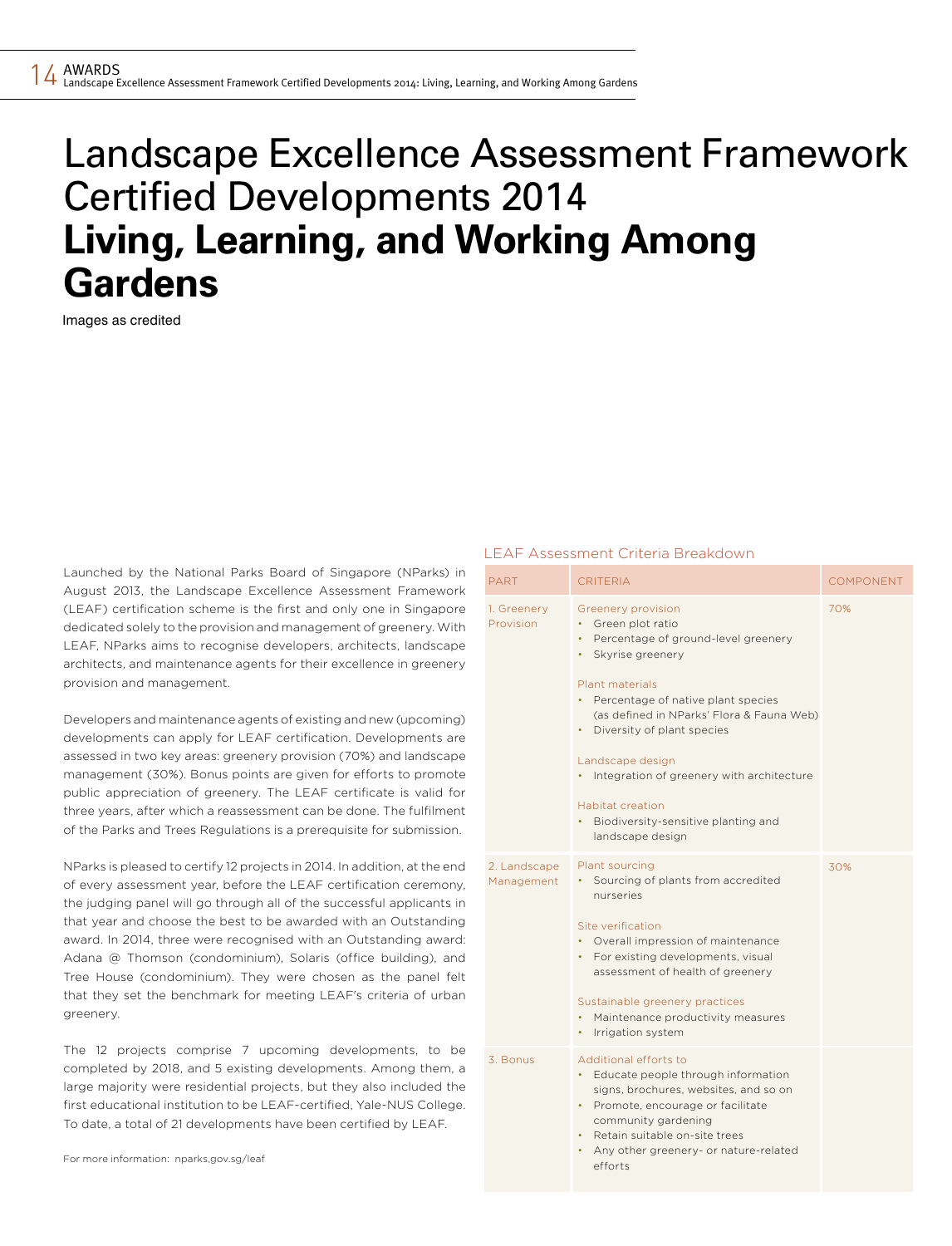# Outstanding LEAF Certified Developments 2014

# Existing Developments

name Solaris (office building) award recipient SB (Solaris) Investment Pte Ltd, a subsidiary of Soilbuild Group Holdings Ltd (developer) location Singapore completion date 2010 collaborators CPG Consultants Pte Ltd (architect), Tropical Environment Pte Ltd (landscape architect), TR Hamzah & Yeang Sdn Bhd (design consultant), CPG Consultants Pte Ltd (M&E engineer), and Arup Singapore Pte Ltd (C&S engineer)

Located in the One North business park, Solaris comprises a 15-storey tower and 9-storey tower and the atrium between them. The building façade features sky terraces and a "cloak" of louvres. This greatly reduces solar heat gain while allowing spaces to benefit from landscaping and sunshading. Skylights, actuated louvres, light shafts, light shelves, and sky terraces ensure natural ventilation and daylight from the rooftop to the basement.

A 1.5-kilometre-long landscaped ramp, called the spiral garden, wraps around the building perimeter and connects the basement, ground floor, and roof gardens. It increases the building's green surfaces by 1.5 times. Designed as a biotope, it provides a haven for wildlife while screening and shading the façade. The many sky terraces provide outdoor breakout spaces. Native species suitable for the microclimate were used to allow organic growth and minimal maintenance while supporting a flourishing eco-system. Tree species were selected for height control and a less aggressive root system.

The spiral garden is also integrated with a bioswale, collecting rainwater from the rooftop, which is used for irrigating the landscaping. Harvested rainwater is stored at the eco-cell, where the ramp ends. The eco-cell punctures the basement car park levels and allows natural light, ventilation, and greenery to enter those levels. The spiral garden is designed for maintenance and access from every floor. A fertigation system with rain detectors ensures efficient water usage.







1. A 1.5-kilometre-long landscaped ramp, the spiral garden, around Solaris is designed as a habitat for flora and fauna (Photo: SB (Solaris) Investment Pte Ltd).

2. Roof garden of Solaris (Photo: SB (Solaris) Investment Pte Ltd).

3. Automated louvres above the skylit atrium of Solaris encourage natural ventilation and lighting (Photo: SB (Solaris) Investment Pte Ltd).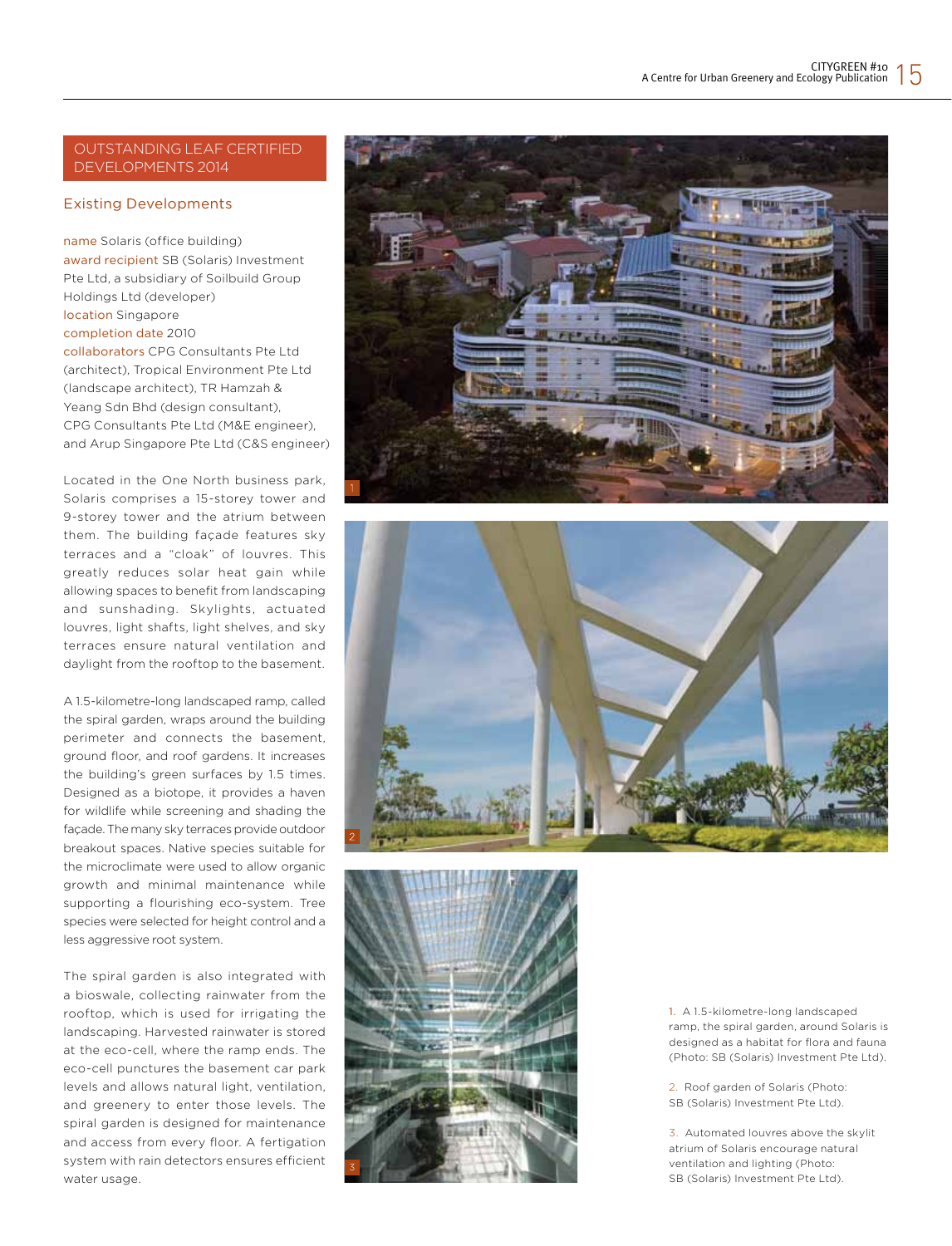name Tree House (condominium) award recipient City Developments Limited (developer) location Singapore completion date 2013 collaborators ADDP Architects LLP (architect), COEN Design International Pte Ltd (landscape architect), Tiong Seng Contractors (main contractor), and Scenic Landscape (landscape contractor)

Tree House's stunning façade entered the Guinness World Records in April 2014 for the largest vertical garden, which stands 24 storeys tall and 2,289 square metres large. Located at Chestnut Avenue, the condominium was designed to promote harmonious and tranquil living with nature in Singapore's built-up urban environment. Residents enjoy fresh air and picturesque views of the nearby parks and nature reserves.

More than an architectural feature, Tree House's vertical garden functions as a "bio-shield" that filters pollutants and carbon dioxide out of the air. It also offers natural insulation, reducing heat absorption in the indoor spaces. This is expected to achieve annual energy savings in air-conditioning of at least 15 percent for the 48 west-facing (sun-facing) master bedrooms. The base of the vertical garden extends into a green canopy, which aids in channeling surface water. Throughout the site, rainwater is harvested and used to irrigate the landscaping. Leveraging the natural sloped terrain, bioswales were also incorporated into the drainage system to aid rainwater harvesting.

At all four apartment blocks, communal sky gardens on the 7th, 13th, and 19th floors offer shade for internal spaces. Various recreational amenities, including outdoor chestnut-shaped pavilions and a community herb garden, promote healthy living and bonding within nature. Instead of chlorine, water in the Discovery Pond is treated with a bio-filter to support the biodiversity in the pond.

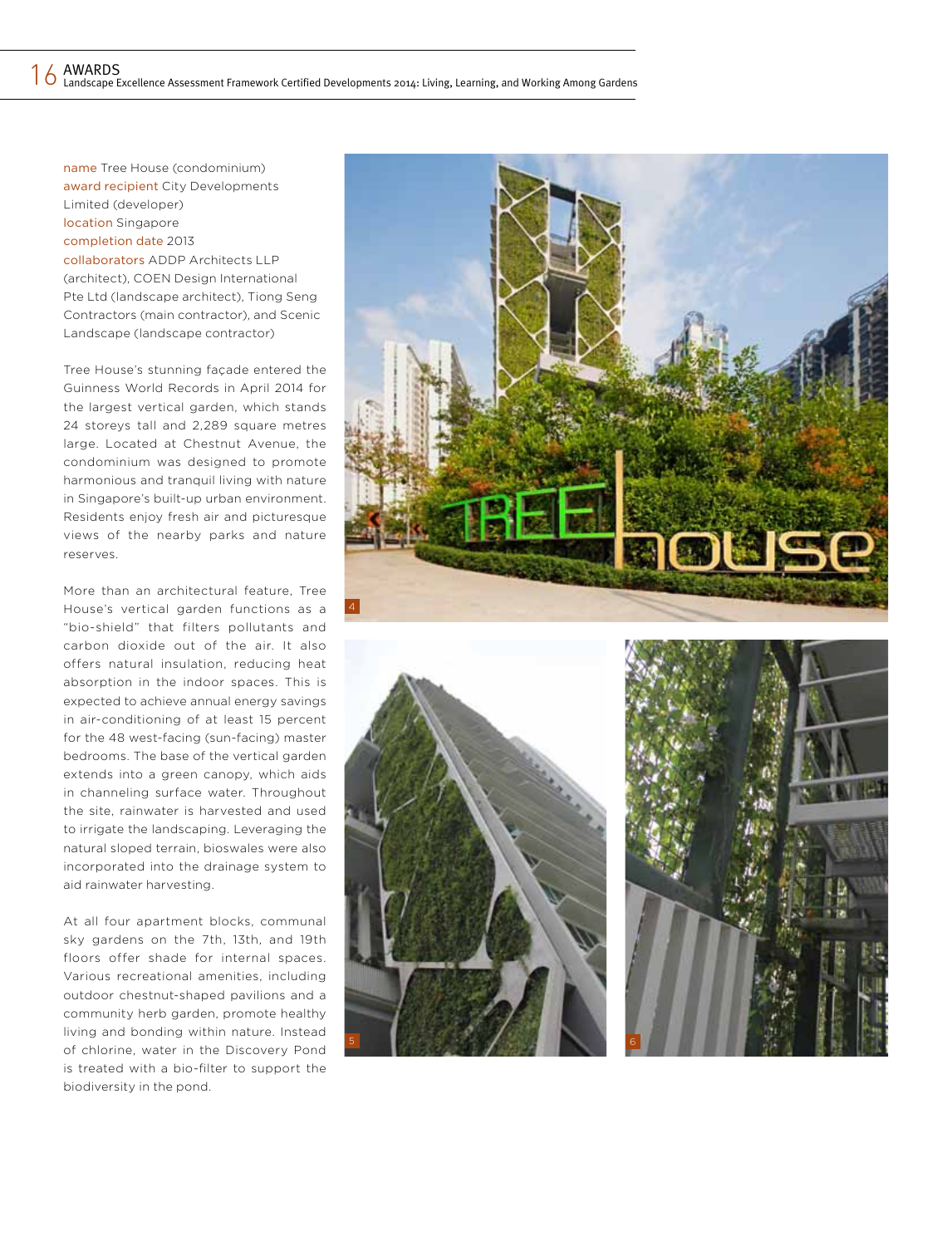# New Developments

name Adana @ Thomson (condominium) award recipient

Fortune Properties Pte Ltd (developer) location Singapore

#### completion date 2018

collaborators JGP Architecture (S) Pte Ltd (architect), PDAA Design Pte Ltd (landscape architect), EPM Consultants (C&S engineer), and Elead Associates Private (M&E engineer)

To be completed in March 2018, Adana @ Thomson is conceived as three five-storey blocks, interlinked to free up more space for landscape and lifestyle provisions on the 3,716-square-metre site. Located near Lower Peirce Reservoir, the condominium seeks to inspire a healthy outdoor lifestyle close to nature among residents. All 74 apartments will enjoy views of the surroundings or internal courtyards. The entire rooftop will be greened and interweaved with walkways, a jogging track, a culinary garden, and barbecue areas.

From the ground to the roof, the condominium's landscaping will use only native plants sourced locally and from Malaysia. For example, native trees *Alstonia angustiloba* (Common Pulai) and *Fagraea fragrans* (Tembusu) will grace the front and back. Creepers will envelop the west elevation for sun-screening and soften the concrete roof edges. As only native plants will be used, their availability and maintenance will not be a major issue. However, conscientious maintenance procedures will still be implemented. Composting and recycling bins will collect composted materials for landscape maintenance and soil conditioning.

Forest-edge animals from the nearby nature reserve, such as butterflies and birds, are expected to visit the new habitat within this development. Although it sits on concrete, the rooftop's playful juxtaposition of shrubs, trees, water, stones or rocks, and composite timber will mimic the natural forms of the local environment and seamlessly extend the fauna habitat.





4. The 24-storeys-tall vertical garden on Tree House's façade set a world record for the largest vertical garden (Photo: City Developments Limited).

5, 6. Tree House's vertical garden naturally filters pollutants out of the air and reduces heat absorption in the indoor spaces (Photo: Ashraf Hamzah).

7. Adana @ Thomson is conceived as three interlinked blocks to free up more space for the landscape (Image: Fortune Properties Pte Ltd).

8. A lush rooftop at Adana @ Thomson extends the habitat for surrounding fauna (Image: Fortune Properties Pte Ltd).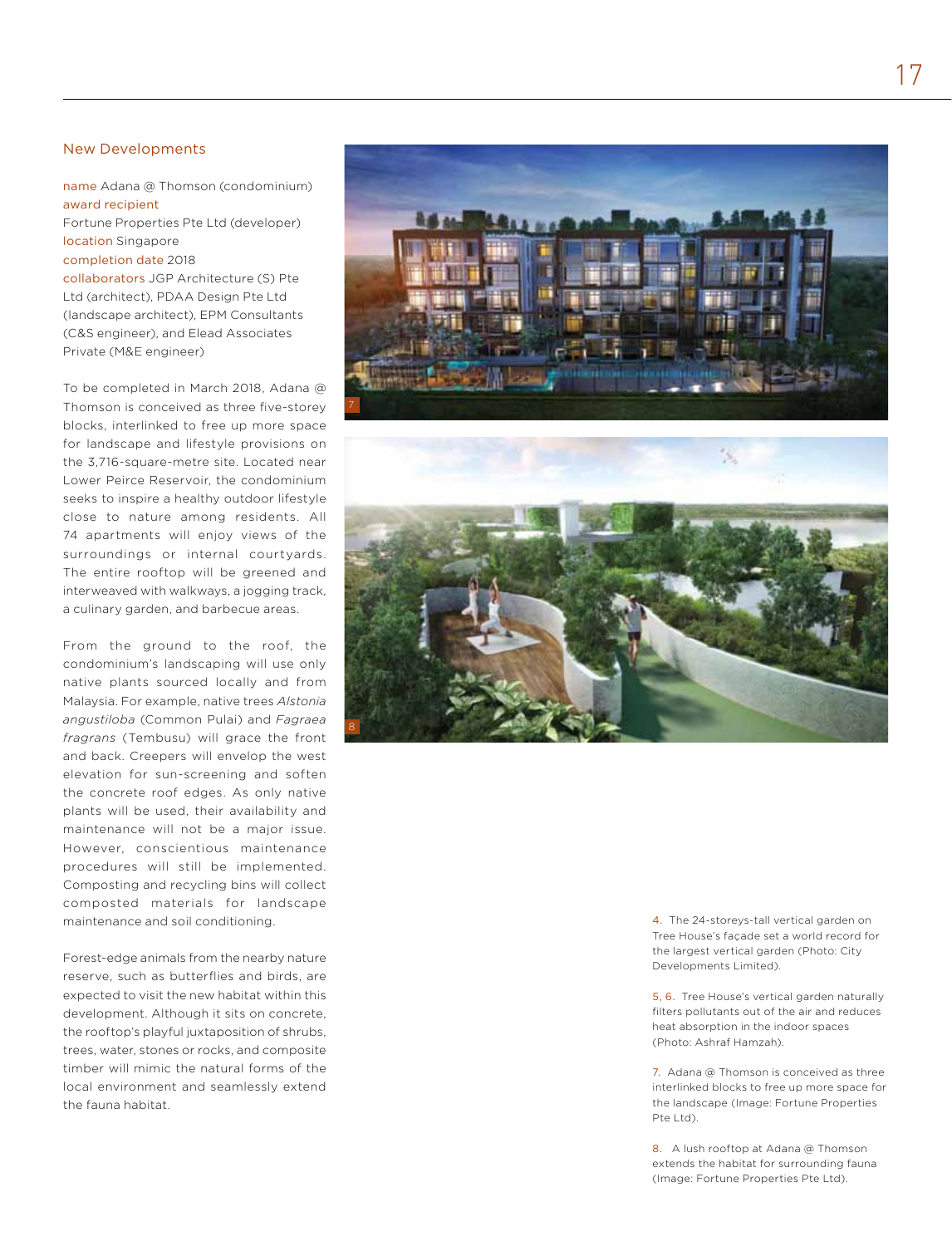# Selected LEAF Certified DEVELOPMENTS 2014

# Existing Developments

name Casa Clementi award recipient Housing and Development Board (developer) location Singapore completion date 2012 collaborators Surbana International Consultants Pte Ltd (architect/ landscape

architect/ M&E engineer/ C&S engineer) and Straits Construction Singapore Pte Ltd (main contractor)

Casa Clementi is one of the largest Housing and Development Board (HDB) developments, with 2,234 residential units in 10 blocks of various heights of 20, 28 and 40 storeys. Residents enjoy generous green spaces, a myriad of recreational facilities, and a landscaped deck on the multistorey car park's roof.

The large landscape deck of about 15,460 square metres on the car park is a key design feature. It connects to all the residential blocks. A large spiral ramp designed as a "tree-top walk" in the middle connects the east and west zones. Several playgrounds and adult and elderly fitness corners are spread across the two zones, along with with paved open plazas and trellised seats. A footpath about 660 metres long looping around the entire roof garden doubles as a jogging route. The elevated roof garden functions like the ground level and provides more community spaces.

About 48 percent of the roof garden is devoted to planters of various soil depths. Durable and long-lasting shrubs, such as the *Sansevieria trifasciata*, *Caesalpinia pulcherrima*, and *Philodrendron eruibescens*, were selected for their drought resistance and aesthetic merits. Trees that require minimal maintenance such as *Hopea Odorata* and *Bucida molinetti* were provided to create canopy and shade.







9. Treliised seats at Casa Clementi's landscape deck (Photo: Housing and Development Board).

10. Casa Clement's landscape deck is marked by a large spiral ramp designed as a "tree-top walk" (Photo: Housing and Development Board).

11. Playgrounds, fitness corners, paved open plazas, and trellised seats are spread across Casa Clementi's landscape deck (Photo: Ashraf Hamzah).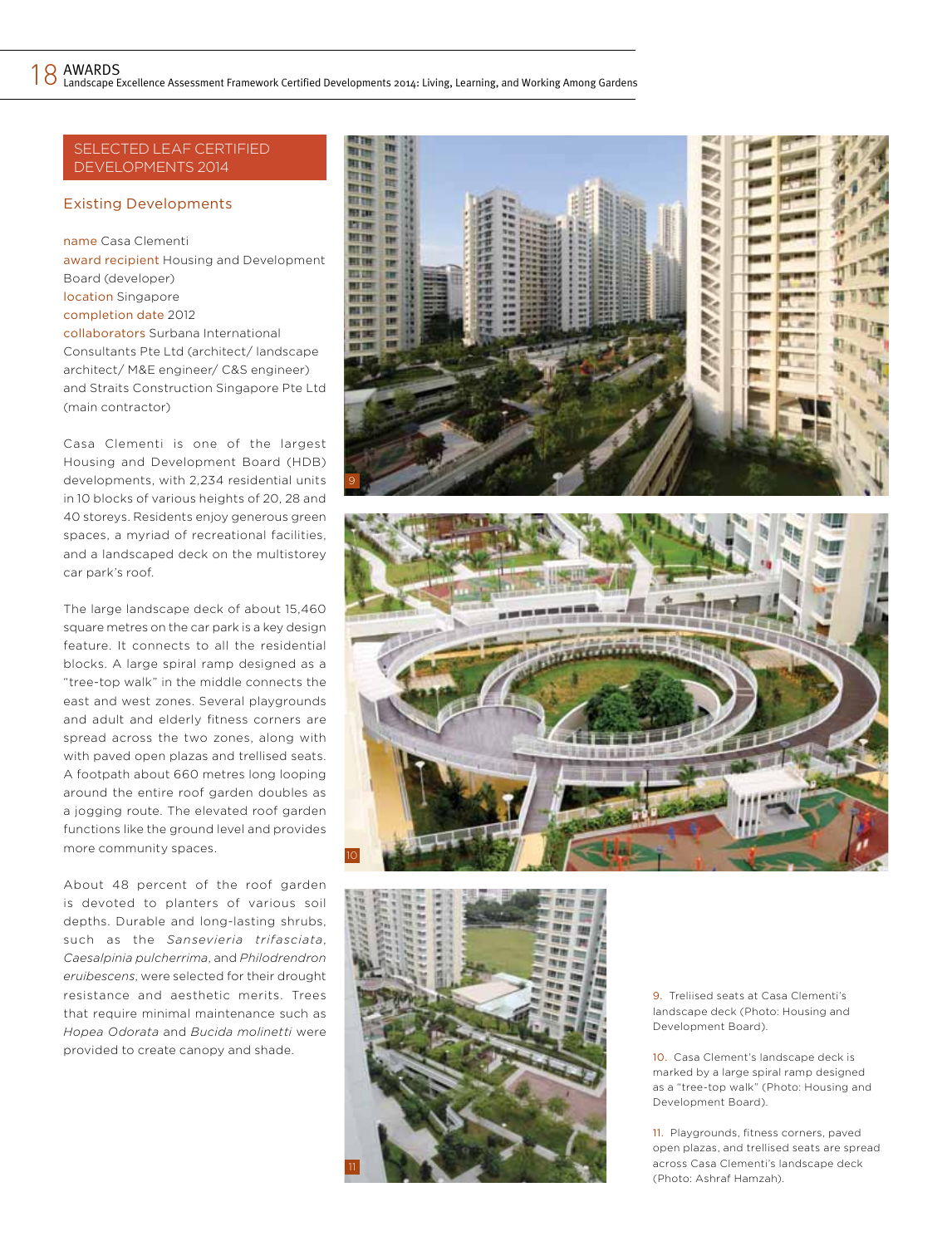# New Developments

name Sky Habitat (condominium) award recipient CapitaLand Singapore, Mitsubishi Estate Asia, and Shimizu Corporation (developers) location Singapore completion date 2016

collaborators COEN Design International Pte Ltd (landscape design architect), Coen + Partners (landscape design architect), DCA Architects Pte Ltd (architect), Safdie Architects (design architect), Shimizu Corporation (main contractor), and Garden Beau Pte Ltd (landscape contractor)

Designed by internationally renowned architect Moshe Safdie, the 38-storey condominium Sky Habitat in Bishan is expected to be completed in early 2016. Its dramatic stepping form is designed to optimise lush vertical greenery, orientations relative to the sun, natural ventilation, and views. Three distinct landscaped sky bridges on the 14th, 28th, and 38th storeys will link the two towers. More than a quarter of the units will come with generous outdoor spaces for private gardens, staggered on floors for taller planting and sunlight.

A landscape deck will be raised above two basements, separate from vehicular traffic, to maximise room for greenery on the ground. More than 65 percent of the ground level is devoted to greenery, swimming pools, and water features seamlessly blended. A community garden will encourage residents to plant their own vegetables, fruits, and herbs. All landscape features and facilities are designed to be universally accessible. A series of ramps strategically placed will allow residents to enjoy barrier-free and uninterrupted accessibility to all landscape facilities.

Currently undergoing a 24-month pre-grown period in a local nursery, all planting specimens are sourced from sources accredited by National Parks Board. More than 50 percent of the planting areas will be irrigated with an automated drip irrigation system, supplemented by a comprehensive rainwater harvesting system including lily ponds with linear wetland systems and a bio-retention basin.









12. Sky Habitat's dramatic form comprises three landscaped sky bridges on the 14th, 28th, and 38th floors linking two stepped towers (Image: CapitaLand Singapore).

13. More than 65 percent of the ground level at Sky Habitat is devoted to greenery, swimming pools, and water features (Image: CapitaLand Singapore).

14. A bio-retention basin at Sky Habitat will collect run-off for cleansing before discharging it to main drainage networks (Image: CapitaLand Singapore).

15. Lily ponds with linear wetland systems are designed to fit the compact site of Sky Habitat and bring residents closer to nature (Image: CapitaLand Singapore).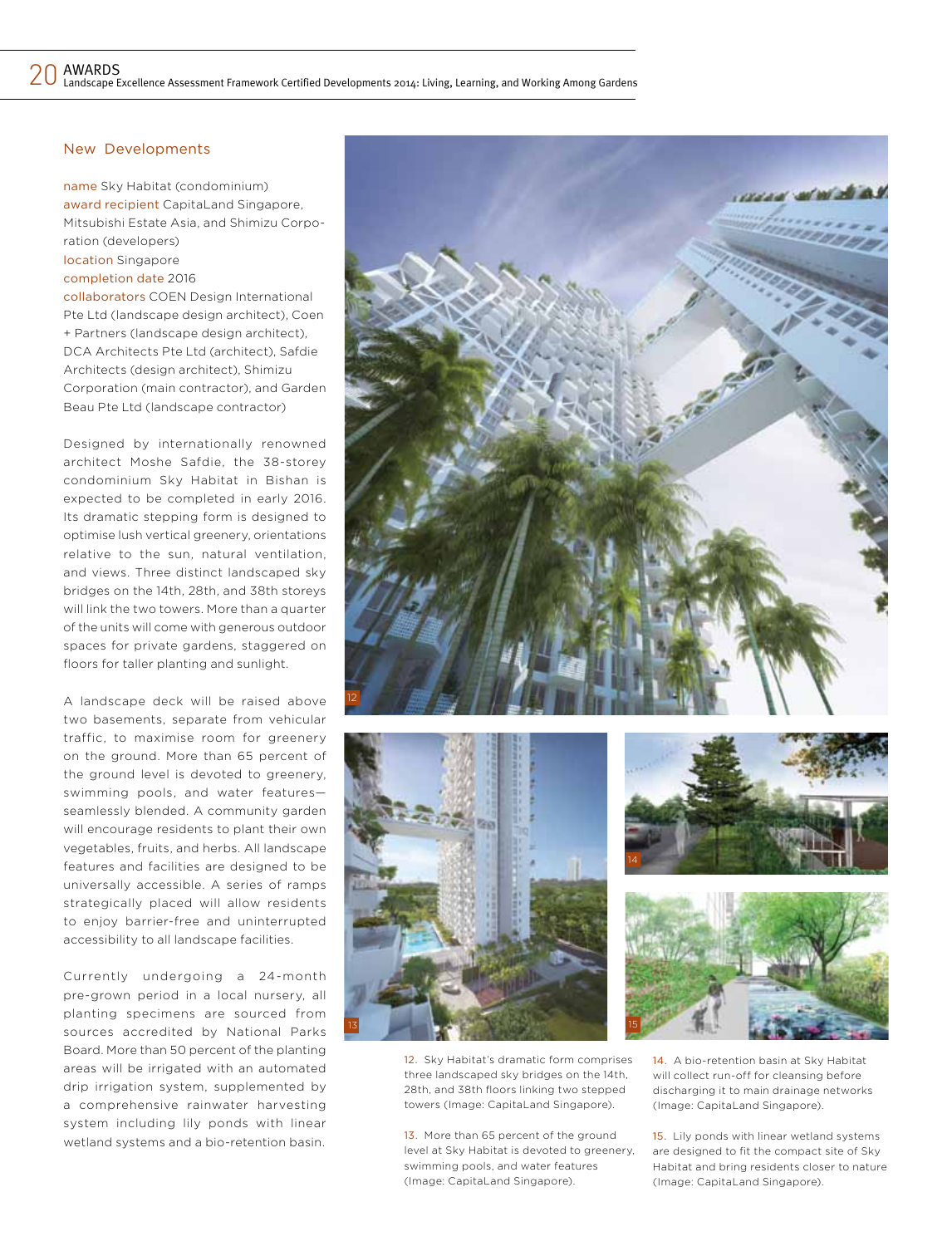name Highline Residences (condominium) award recipient Keppel Land (developer) location Singapore completion date 2018

collaborators Keppel Land Limited (developer), W Architects Pte Ltd (project architect), and COEN Design International Pte Ltd (landscape architect)

Comprising two 36-storey blocks, one 21-storey block, and four 4-storey blocks, Highline Residences is located at Kim Tian Road. The condominium will feature a generous seven-metre-wide green lawn along Kim Pong Road, which will provide a great picnic spot for residents when it is completed in 2018. A heritage-themed spice garden with local plants such as nutmeg and wild betel will add flavour to the experience. Residents can also enjoy panoramic views of the nearby city from two landscaped sky terraces located on levels 12 and 13.

The landscape is designed to integrate seamlessly with the architecture, substation, and bin centre. An elevated green ridge on level five, which will span 180 metres and offer a wide range of recreational facilities, bridges the blocks. The ridge with a cascading water feature will connect seamlessly with the landscape on the ground floor. A rooftop communal garden facility will encourage urban farming.

A proactive approach is adopted for environmental protection and sustainability. An automated irrigation system with timers and rain sensors ensures efficiency in landscape maintenance. Native plant species that fare better in Singapore's hot climate are chosen to ensure ease of maintenance. Horticulture waste produced will also be recycled into compost.

16, 17. Highline Residences features an elevated green ridge on level five, which will host recreational facilities and connect seamlessly with the landscape on the ground floor (Image: Keppel Land Limited).



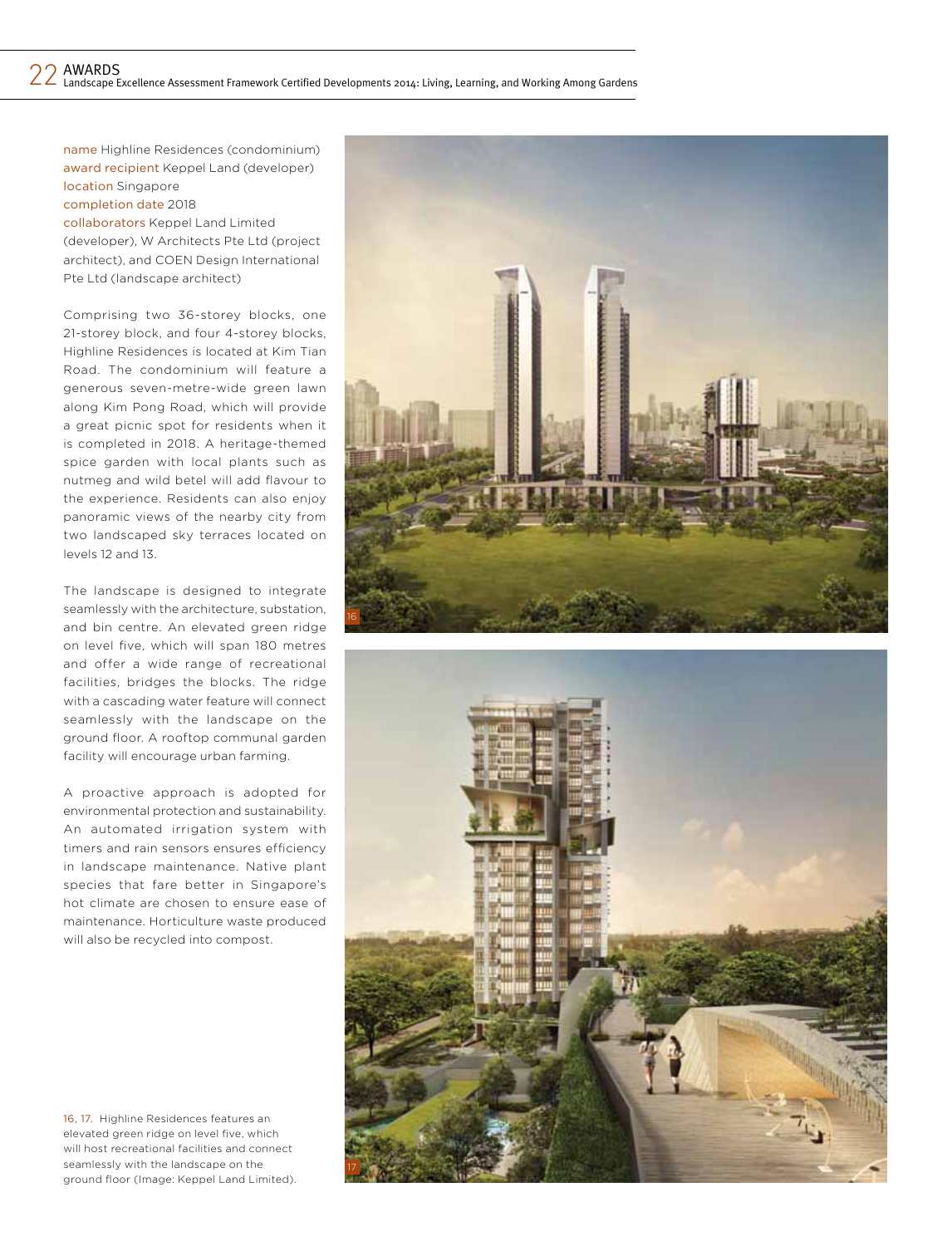name Yale-NUS College (educational institution) award recipient Yale-NUS College (developer) location Singapore completion date 2015 collaborators Forum Architects Pte Ltd

(architect), Pelli Clarke Pelli Architects (design consultant), Lekker Design Pte Ltd (landscape architect), SsangYong Engineering & Construction Co. Ltd (main contractor), and Nature Landscapes Pte Ltd (landscape contractor)

To be completed in early 2015, Yale-NUS College is a liberal arts college in Singapore jointly established in 2011 by Yale University and the National University of Singapore (NUS). The campus will feature outdoor gardens and classrooms to encourage learning in nature. The landscape design expands on the concept of an arboretum, with over 200 species cultivated for their botanic and cultural significance.

The college's central green space, Campus Green, is conceptualised as an "evolved tropical forest". Different layers of planting will mimic the multi-layered strata of a tropical forest. Six conserved existing mature trees, 18 to 22 metres tall, form the canopy layer. Smaller regional trees and native shrubs will act as new infill that parallel the understorey and undergrowth layers. Plantings will consist primarily of species native to the region, such as the Malayan Cherry and Common Pulai.

The three Residential Colleges will each have a central courtyard and large central lawn for events. 30 sky gardens and 85 roof gardens will vertically extend the courtyards and help to passively cool the residential blocks.

The innovative stormwater treatment system comprises an eco pond and four bioswales, with ecotope plants used to cleanse water. More than 11 percent of the surface runoff from the campus will be treated before it enters public drains.